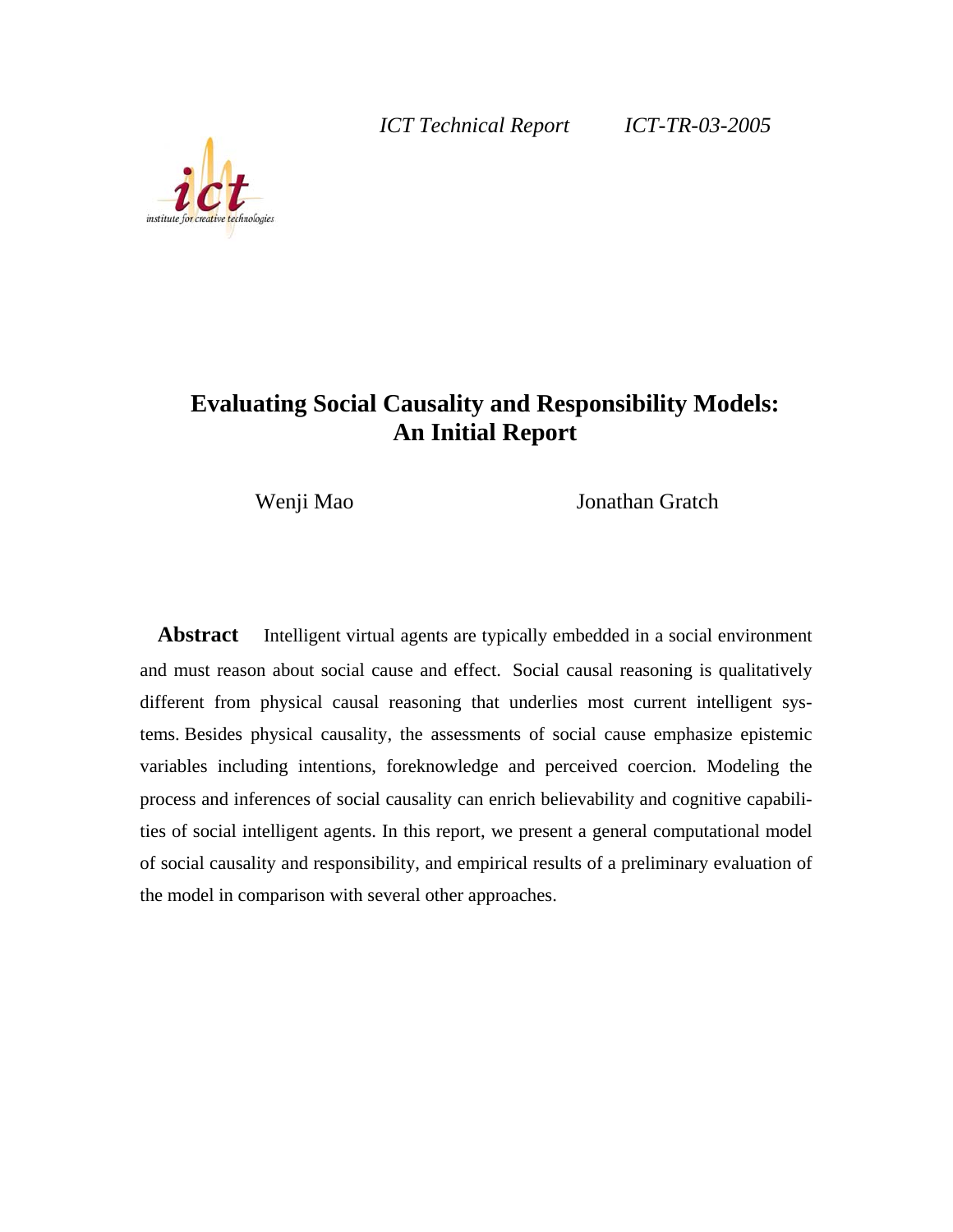| <b>Report Documentation Page</b>                                                                                                                                                                                                                                                                                                                                                                                                                                                                                                                                                                                                                                                                                                                                                                                                                                   |                                                         |                                                 |  |                           | Form Approved<br>OMB No. 0704-0188                  |  |  |
|--------------------------------------------------------------------------------------------------------------------------------------------------------------------------------------------------------------------------------------------------------------------------------------------------------------------------------------------------------------------------------------------------------------------------------------------------------------------------------------------------------------------------------------------------------------------------------------------------------------------------------------------------------------------------------------------------------------------------------------------------------------------------------------------------------------------------------------------------------------------|---------------------------------------------------------|-------------------------------------------------|--|---------------------------|-----------------------------------------------------|--|--|
| Public reporting burden for the collection of information is estimated to average 1 hour per response, including the time for reviewing instructions, searching existing data sources, gathering and<br>maintaining the data needed, and completing and reviewing the collection of information. Send comments regarding this burden estimate or any other aspect of this collection of information,<br>including suggestions for reducing this burden, to Washington Headquarters Services, Directorate for Information Operations and Reports, 1215 Jefferson Davis Highway, Suite 1204, Arlington<br>VA 22202-4302. Respondents should be aware that notwithstanding any other provision of law, no person shall be subject to a penalty for failing to comply with a collection of information if it<br>does not display a currently valid OMB control number. |                                                         |                                                 |  |                           |                                                     |  |  |
| <b>1. REPORT DATE</b><br>2005                                                                                                                                                                                                                                                                                                                                                                                                                                                                                                                                                                                                                                                                                                                                                                                                                                      |                                                         | 2. REPORT TYPE                                  |  |                           | <b>3. DATES COVERED</b><br>00-00-2005 to 00-00-2005 |  |  |
| <b>4. TITLE AND SUBTITLE</b>                                                                                                                                                                                                                                                                                                                                                                                                                                                                                                                                                                                                                                                                                                                                                                                                                                       |                                                         |                                                 |  | 5a. CONTRACT NUMBER       |                                                     |  |  |
| <b>Evaluating Social Causality and Responsibility Models: An Initial Report</b>                                                                                                                                                                                                                                                                                                                                                                                                                                                                                                                                                                                                                                                                                                                                                                                    |                                                         |                                                 |  |                           | <b>5b. GRANT NUMBER</b>                             |  |  |
|                                                                                                                                                                                                                                                                                                                                                                                                                                                                                                                                                                                                                                                                                                                                                                                                                                                                    |                                                         | 5c. PROGRAM ELEMENT NUMBER                      |  |                           |                                                     |  |  |
| 6. AUTHOR(S)                                                                                                                                                                                                                                                                                                                                                                                                                                                                                                                                                                                                                                                                                                                                                                                                                                                       |                                                         |                                                 |  | <b>5d. PROJECT NUMBER</b> |                                                     |  |  |
|                                                                                                                                                                                                                                                                                                                                                                                                                                                                                                                                                                                                                                                                                                                                                                                                                                                                    |                                                         |                                                 |  |                           | <b>5e. TASK NUMBER</b>                              |  |  |
|                                                                                                                                                                                                                                                                                                                                                                                                                                                                                                                                                                                                                                                                                                                                                                                                                                                                    |                                                         |                                                 |  |                           | <b>5f. WORK UNIT NUMBER</b>                         |  |  |
| 7. PERFORMING ORGANIZATION NAME(S) AND ADDRESS(ES)<br>8. PERFORMING ORGANIZATION<br><b>REPORT NUMBER</b><br>University of California, Institute for Creative Technologies, 13274 Fiji<br>Way, Marina del Rey, CA, 90292                                                                                                                                                                                                                                                                                                                                                                                                                                                                                                                                                                                                                                            |                                                         |                                                 |  |                           |                                                     |  |  |
|                                                                                                                                                                                                                                                                                                                                                                                                                                                                                                                                                                                                                                                                                                                                                                                                                                                                    | 9. SPONSORING/MONITORING AGENCY NAME(S) AND ADDRESS(ES) | 10. SPONSOR/MONITOR'S ACRONYM(S)                |  |                           |                                                     |  |  |
|                                                                                                                                                                                                                                                                                                                                                                                                                                                                                                                                                                                                                                                                                                                                                                                                                                                                    |                                                         |                                                 |  |                           | 11. SPONSOR/MONITOR'S REPORT<br>NUMBER(S)           |  |  |
| 12. DISTRIBUTION/AVAILABILITY STATEMENT<br>Approved for public release; distribution unlimited                                                                                                                                                                                                                                                                                                                                                                                                                                                                                                                                                                                                                                                                                                                                                                     |                                                         |                                                 |  |                           |                                                     |  |  |
| <b>13. SUPPLEMENTARY NOTES</b>                                                                                                                                                                                                                                                                                                                                                                                                                                                                                                                                                                                                                                                                                                                                                                                                                                     |                                                         |                                                 |  |                           |                                                     |  |  |
| 14. ABSTRACT                                                                                                                                                                                                                                                                                                                                                                                                                                                                                                                                                                                                                                                                                                                                                                                                                                                       |                                                         |                                                 |  |                           |                                                     |  |  |
| <b>15. SUBJECT TERMS</b>                                                                                                                                                                                                                                                                                                                                                                                                                                                                                                                                                                                                                                                                                                                                                                                                                                           |                                                         |                                                 |  |                           |                                                     |  |  |
| 16. SECURITY CLASSIFICATION OF:<br>17. LIMITATION OF                                                                                                                                                                                                                                                                                                                                                                                                                                                                                                                                                                                                                                                                                                                                                                                                               |                                                         |                                                 |  |                           | 19a. NAME OF                                        |  |  |
| a. REPORT<br>unclassified                                                                                                                                                                                                                                                                                                                                                                                                                                                                                                                                                                                                                                                                                                                                                                                                                                          | b. ABSTRACT<br>unclassified                             | <b>ABSTRACT</b><br>c. THIS PAGE<br>unclassified |  | OF PAGES<br>15            | <b>RESPONSIBLE PERSON</b>                           |  |  |

**Standard Form 298 (Rev. 8-98)**<br>Prescribed by ANSI Std Z39-18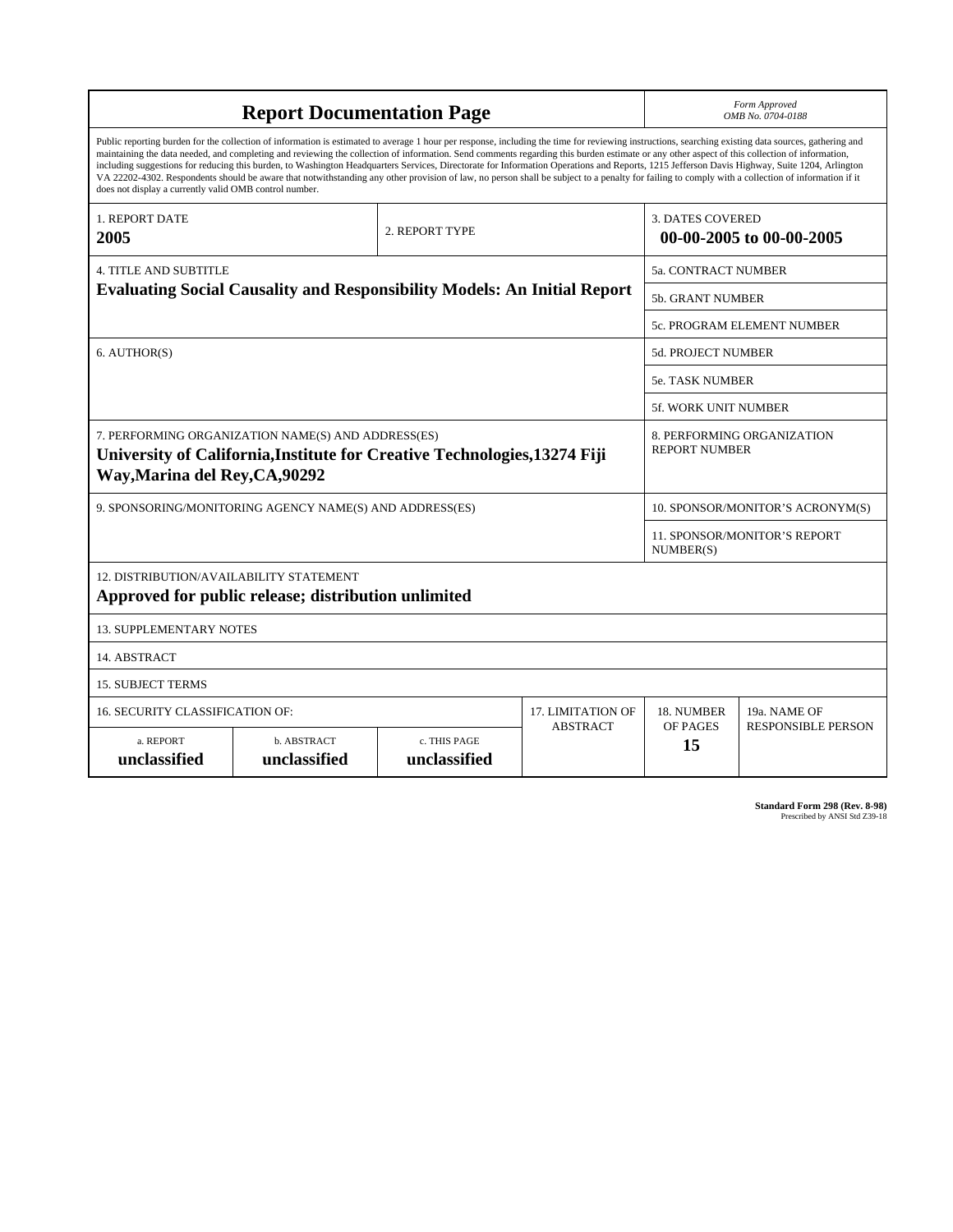## **1. Introduction**

Research in intelligent virtual agents has emphasized human-like qualities in the physical manifestation of agents, but such realism is typically skin-deep. Although agents can interact in naturalistic ways with human users and can successfully mimic speech, body language and even, the core reasoning techniques that drive such behaviors have not fundamentally changed. Most intelligent systems incorporate planning and reasoning techniques designed to reason about *physical* causality. Unfortunately, physical causes and effects are simply inadequate for exploiting and explaining social phenomena. In contrast, *social causality*, both in theory and as practiced in everyday folk judgments and in the legal system, emphasizes multiple causal dimensions, incorporates epistemic variables, and distinguishes between cause, responsibility and blame.

Recent approaches to social causality have addressed these differences by extending causal models [Halpern & Pearl, 2001; Chockler & Halpern, 2004], although it is unclear whether a full accounting of social causality will (or even should) result from such extensions. In contrast, we start with social causality theory and consider how this could be formalized in a computational model. This allows intelligent entities to reason about aspects of social causality not addressed by extended causal models and provides a complementary perspective to the enterprise of causal reasoning about social events.

Psychological and philosophical theories identify key variables that mediate determinations of social causality. In these theories, social causality involves not only physical causality, with an emphasis on human agency, but also people's freedom of choice (e.g., coercion [Shaver, 1985] and controllability [Weiner, 1995]), intentions and foreknowledge [Shaver, 1985; Zimmerman, 1988]. Using these variables, social causality makes several distinctions not present in the determinations of physical cause. For example, an actor may physically cause an event, but be absolved of responsibility and blame. Or a person may be held responsible and blameworthy for what she did not physically cause.

Our goal is to model the underlying process and inferences of social causality to enrich the cognitive and social functionality of intelligent agents. Such a model can help an agent to explain the observed social behavior of others, which is crucial for successful interactions among social entities. It can enrich the design components of human-like agents, guide strategies of natural language conversation and model social emotions [Gratch & Marsella, 2004]. To achieve this end, we base our work on the broad variables people use in determining social causality and responsibility. Psychological and philosophical theories largely agree on these basic variables though they differ in terminology. In this report, we adopt the terminology of Shaver [1985]. In Shaver's model, the judgment process proceeds by assessing several key variables: who *caused* the event; Did the actor *foresee* the consequence; Did she *intend* to bring the consequence about; Did she have *choices* or act under *coercion* (e.g., by an authority)?

Though the theory identifies the conceptual variables for social causality and responsibility judgment, in modeling social behavior of intelligent agents, we cannot assume that an agent has privileged access to the mental states of other agents, but rather, an agent can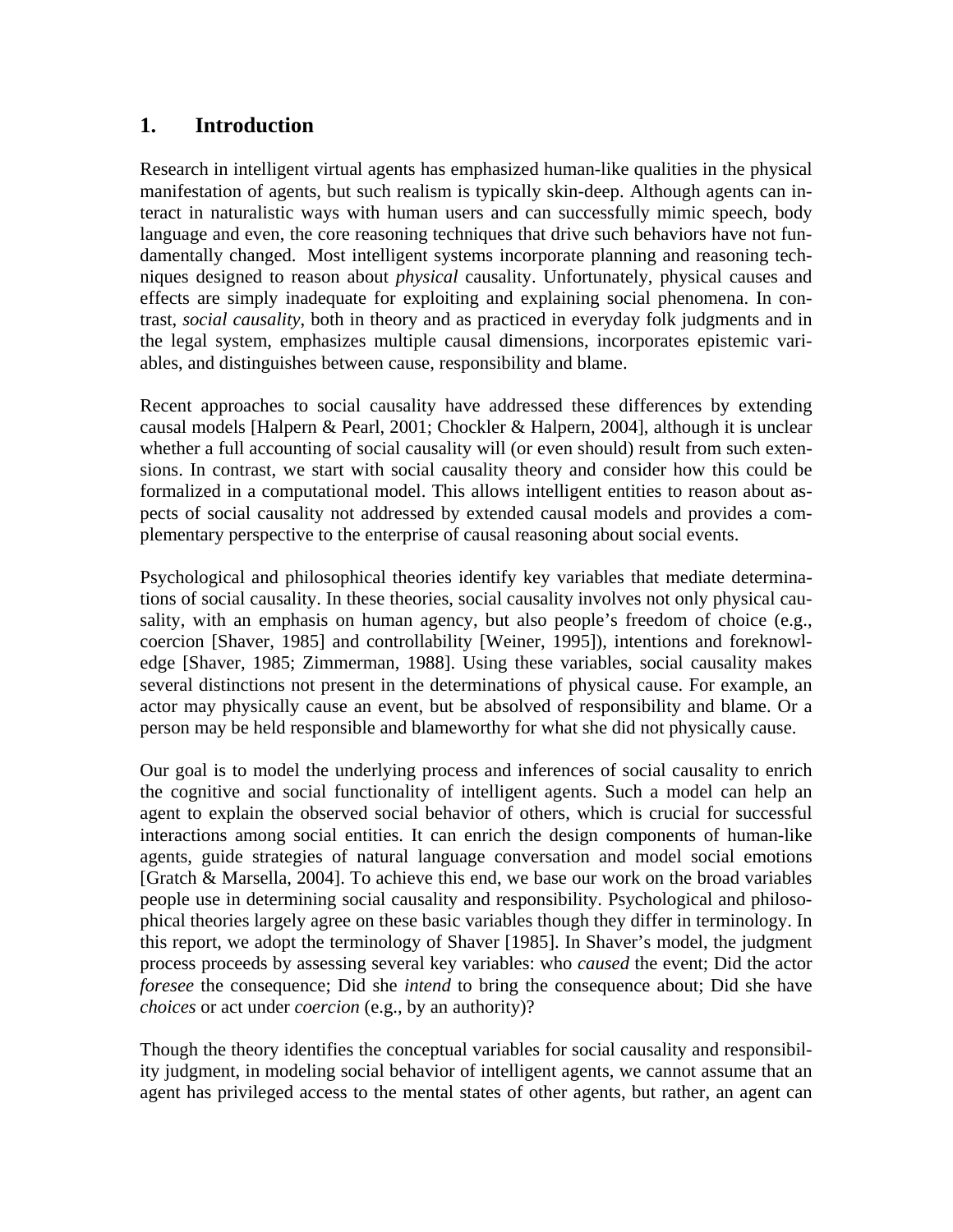only make inferences and judgment based on the evidence accessible in the computational system it situates. Current intelligent systems are increasingly sophisticated, usually involving natural language conversation, interactions of multiple agents and a planning module to plan for sequence of actions, with methods that explicitly model beliefs, desires and intentions of agents. All these should play a role in evaluating the conceptual variables underlying social causality and responsibility judgment.

In order to bridge the conceptual descriptions of the variables and the computational realization in application systems, we need to model the inferential mechanism that derives the variable values needed for the judgment from information and context available in practical systems. This report presents a domain-independent computational model of social causality and responsibility. The model infers the key variables from plan knowledge and communication. To assess the veracity of the approach in modeling human social inference, we conduct empirical studies to evaluate and compare the model with several other models of responsibility and blame.

In the rest of the report, we first introduce the judgment process and how the key variables are utilized in the process, and then present the computational model. We finally evaluate the model using empirical data and compare our approach with the related work.

# **2. Judgment Process and Key Variables**

We base our work on the most influential attributional models of Shaver [1985] and Weiner [1995] for social causality and responsibility. Their models suggest that physical causality and coercion identify *who* is responsible for some outcome under evaluation, whereas mental factors, intention and foreseeability, determine *how much* responsibility and blame/credit are assigned.

The evaluations of physical causality and coercion identify the responsibility party. *Physical causality* refers to the connection between actions and the effects they produce. In the absence of external coercion, the actor whose action directly produces the outcome is regarded as responsible. However, in social situations, an agent may cause an outcome because she could not have done otherwise. *Coercion* occurs when some external force, such as a more powerful individual or a socially sanctioned authority, limits an agent's freedom of choice. The presence of coercion can deflect some or all of the responsibility to the coercive force, depending on the perceived degree of coercion.

Intention and forseeability determine the degree of responsibility and blame. *Intention* is generally conceived as the commitment to work towards a certain act or outcome. Most theories view intention as the major determinant of the degree of responsibility. If an agent intends an action to achieve an outcome, then the agent must have the foreknowledge that the action brings about the outcome. *Foreseeability* refers to an agent's foreknowledge about actions and their consequences. The higher the degree of intention, the greater the responsibility assigned. The lower the degree of foreseeability, the less the responsibility assigned.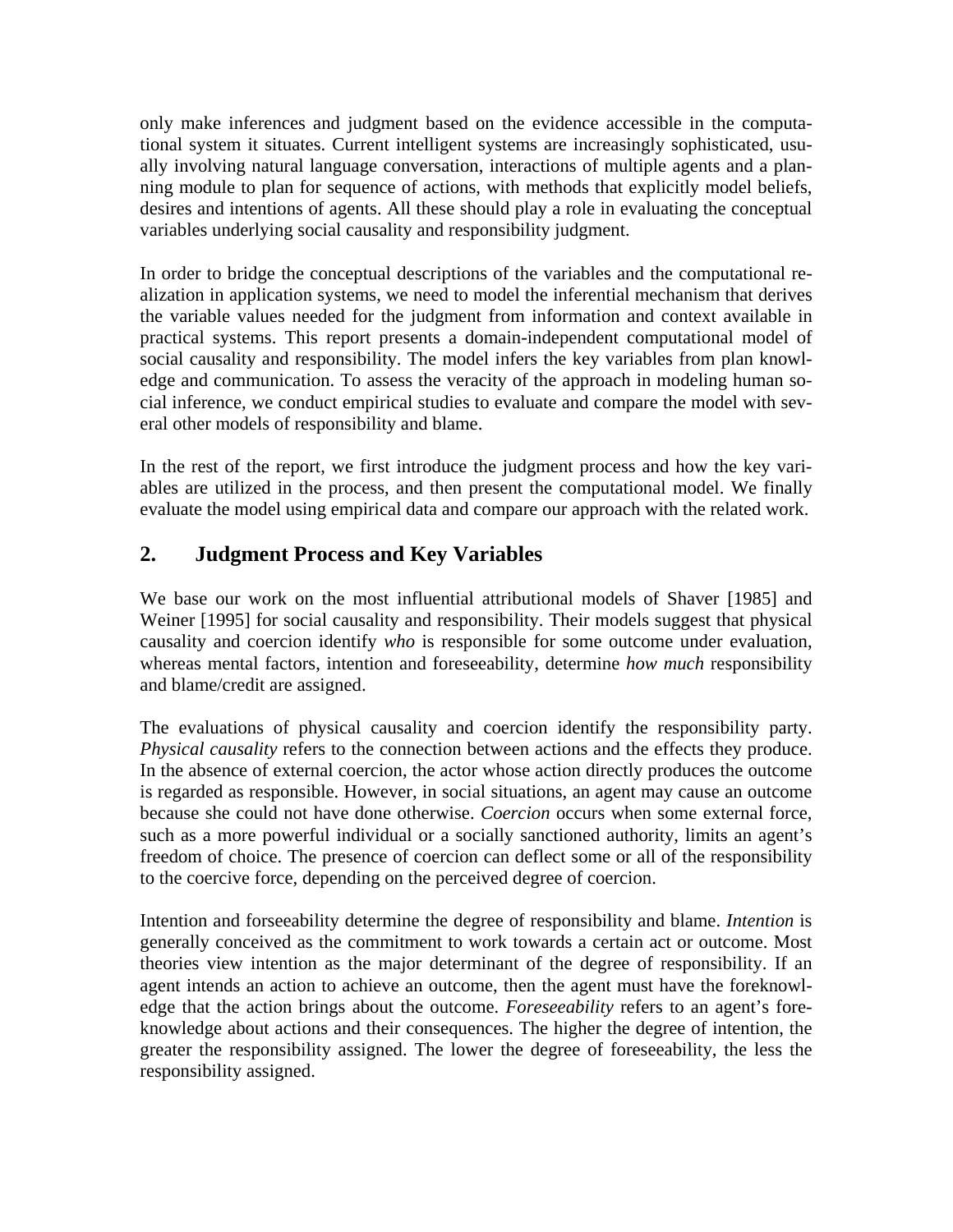An agent may intentionally perform an action, but may not intend all the action effects. It is *outcome intent* (i.e., intentional action effect), rather than *act intentionality* (i.e., intentional action) that are key in responsibility judgment [Weiner, 2001]. Similar difference exists in *outcome coercion* (i.e., coerced action effect) and *act coercion* (i.e., coerced action). An agent's intentional action and action effect may succeed or fail. However, as long as it manifests intentions, a *failed attempt* can be blamed or credited almost the same as a successful one [Zimmerman, 1988].

The result of the judgment process is the assignment of certain blame or credit to the responsible agent(s). The intensity of blame or credit is determined by the degree of responsibility as well as the severity or positivity of the outcome. The degree of responsibility is based on the assessed values of attribution variables.

# **3. The Social Inference Model**

We build a computational model of this social judgment process, showing how automated methods for causal and dialogue reasoning can provide a mechanistic explanation of how people arrive at judgments of blame and responsibility. Here we briefly summarize the model. The reader may refer to [Mao & Gratch, 2003a, 2003b, 2004a, 2004b] for details.

# **3.1 Modular Structure**

The judgment of social causality and responsibility is a subjective process. It is from the perspective of a perceiving agent (i.e., the agent who makes the judgment), and based on the perceiver's interpretation of the significance of events. The perceiver uses her own knowledge about the observed agents' behavior to infer certain beliefs (in terms of the key variables). The inferred variable values are then applied to the judgment process to form an overall result.

Two important *sources* of information contribute to the inference of key variables. One source is general beliefs about actions and their effects. The other is observations of the actions performed by the observed agents, including physical and communicative acts (e.g., in a conversational dialogue). The inference process acquires beliefs from communicative events (i.e., dialogue inference) and from the causal information about the observed action execution (i.e., causal inference). To construct a computational model, we need to represent such information and make inferences over it. We also need an algorithm to describe the overall judgment process.

We have designed a modular structure for evaluating social causality and responsibility (i.e., a social inference module), and its interface with other system components. *Figure 1* illustrates the structure of the module. It takes the observed communicative events and executed actions as inputs. *Causal information* and *social information* are also important inputs. Causal information includes an action theory and a plan library (discussed below). Social information specifies social roles and the power relationship of the roles. The *inference* process first applies dialogue inference, and then causal inference. Both make use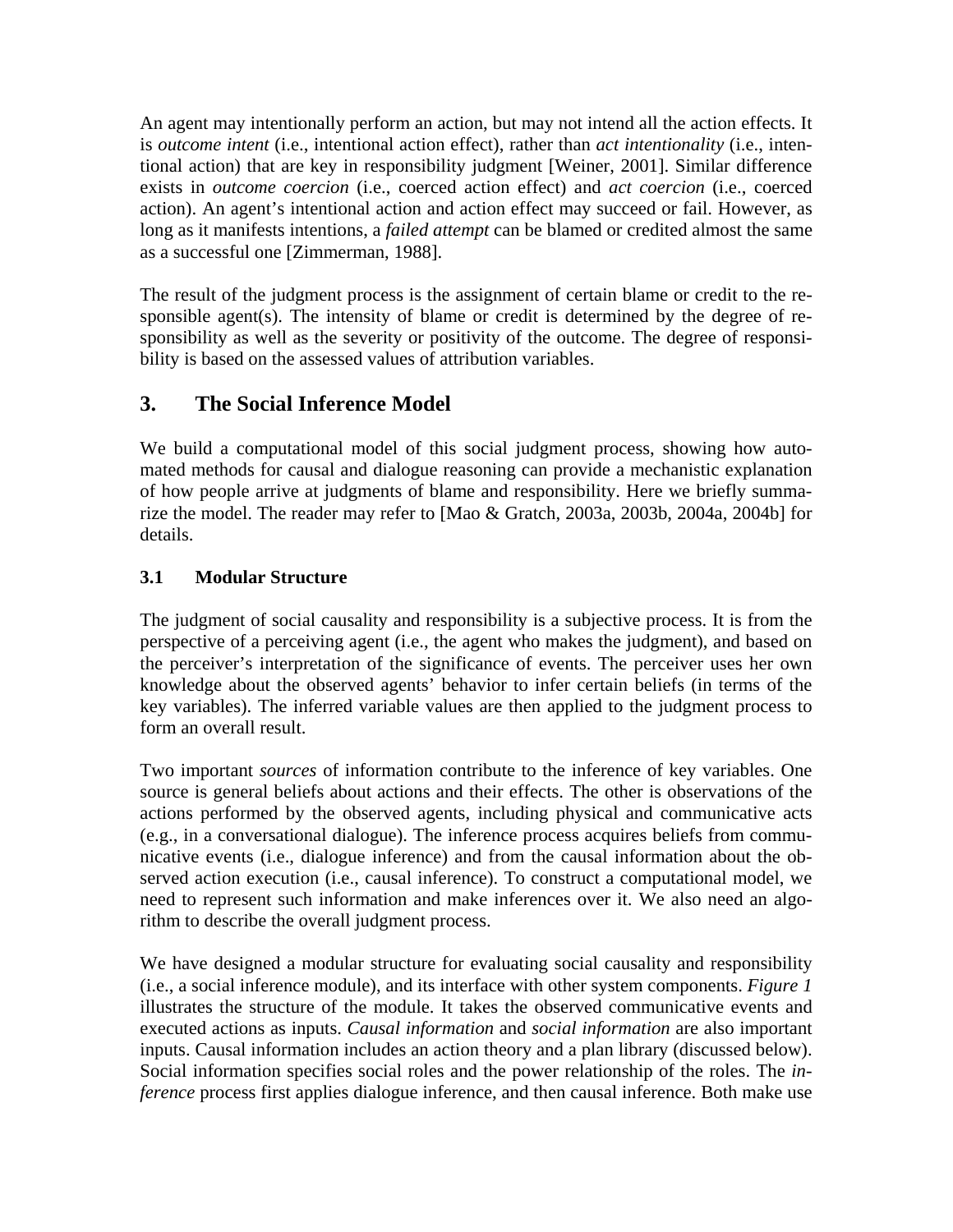of the commonsense heuristics, and derive beliefs about the variable values. The values are then served as inputs of the *algorithm*, which determines responsibility, and assigns certain blame or credit to the responsible agents.



**Figure 1** Structure of the Social Inference Module

## **3.2 Computational Representation**

To represent an agent's causal knowledge, we have adopted a hierarchical plan representation used in many intelligent agent systems. This representation provides a concise description of the physical causal relationship between events and world states. It also provides a clear structure for exploring alternative courses of actions and detecting plan interactions.

## **Actions and Plans**

Physical causality is encoded via a hierarchical plan representation. *Actions* consist of a set of propositional preconditions and effects (including conditional effects). Each action step is either a *primitive* action (i.e., an action directly executable by some agent) or an *abstract* action. An abstract action may be decomposed in alternative ways and the effects of an abstract action depend on these alternatives. For example, if there are two alternatives for performing an abstract action, only those effects that occur in each alternative are necessarily the effects of the abstract act. The desirability of action effects is represented by utility values [Blythe, 1999].

A *plan* is a set of actions to achieve certain intended goal(s). As a plan may contain abstract actions (i.e., an abstract plan), each abstract plan indicates a *plan structure* of decomposition. Decomposing the abstract actions into primitive ones in an abstract plan results in a set of primitive plans (i.e., plans with only primitive actions), which is directly executable by agents. In addition, each action in the plan structure is associated with the *performer* (i.e., agents capable of performing the action) and the *authority* (i.e., agent who authorizes the action execution). The performer cannot execute the action until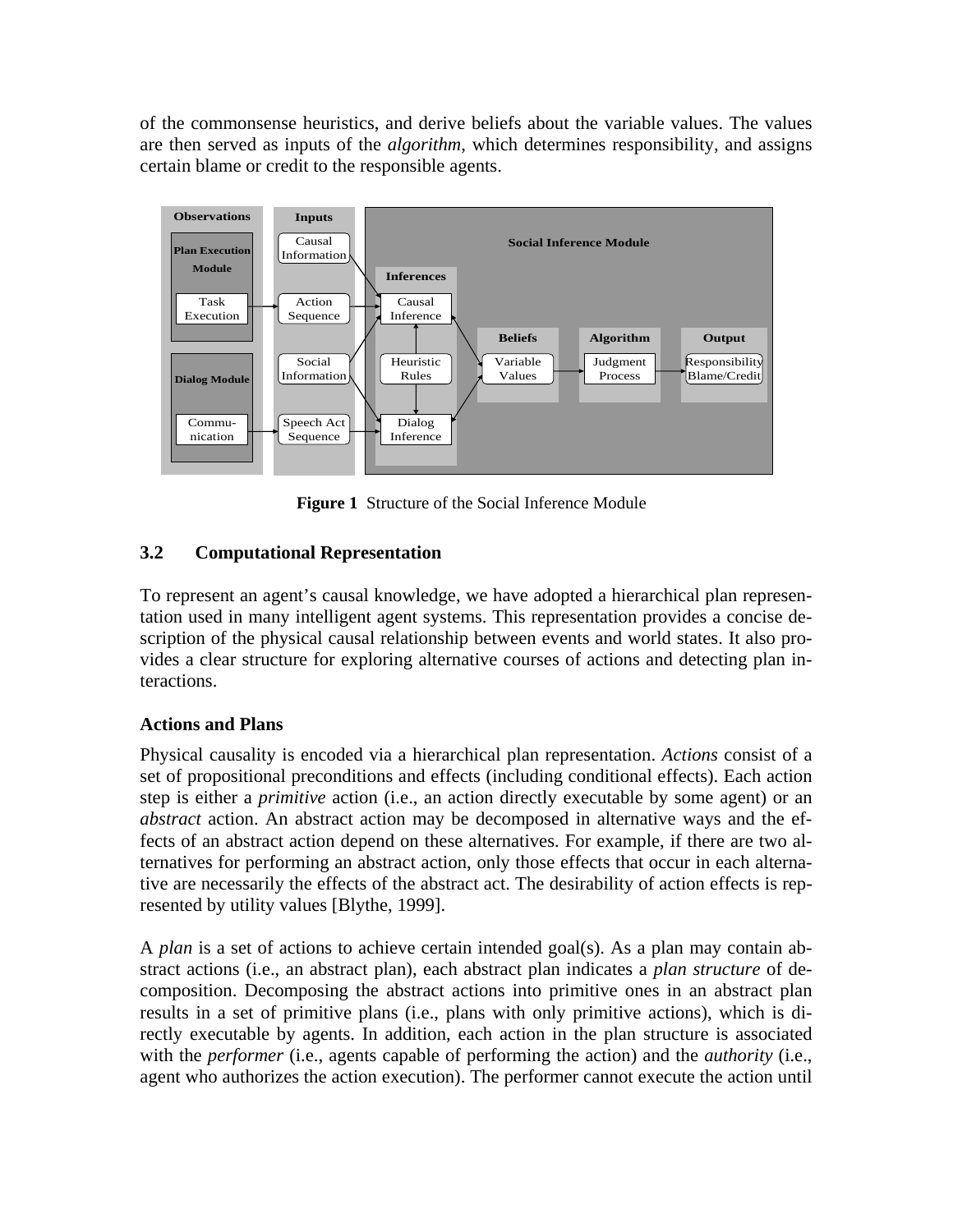authorization is given by the authority. This represents the hierarchical organizational structure of social agents.

#### **Communicative Events**

Natural language communication is a rich information source for inferring attribution variables. We assume conversations between agents are *grounded* and they conform to Grice's maxims of *Quality* and *Relevance* (i.e., true and relevant information exchange in conversation). We represent communicative events as *speech act* [Austin, 1962] sequence, and analyze the following acts that are typical in negotiation dialogues [Traum *et al*, 2003], *inform*, *order*, *request*, *accept*, *reject*, and *counter-propose*.

### **3.3 Inferences**

The inference of physical causality, coercion, intentions and foreknowledge is informed by dialogue and causal evidence in social interactions. We introduce commonsense heuristics that allow an agent to make inferences based on this evidence.

### **Agency**

A first step in attributing responsibility and blame is to identify which actors' actions contribute to the occurrence of an outcome under evaluation. In a multi-agent plan execution environment, an actor can produce an outcome through the assistance of other agents. These other agents are viewed as indirect agency. Given a specific outcome *p* and the observed action set *S*, the following actions in *S* are relevant to achieving *p*:

- The primitive action *A* that has *p* as its effect.
- The actions that establish a precondition of a relevant action to achieving *p*.
- If *p* or a precondition of a relevant action is enabled by the consequent of a conditional effect, the actions that establish the antecedent of the conditional effect are relevant.

These relevant actions are the possible causes of the outcome *p*. Therefore, their performers are potentially responsible for *p*.

#### **Coercion**

An actor could be absolved of responsibility if she was coerced by other forces, but just because an agent applies coercive force does not mean coercion actually occurs. What matters is whether this force truly constrains the actor's freedom to avoid the outcome. Causal inference helps evaluate outcome coercion from evidence of act coercion.

Two concepts are important in understanding coercion. One concept is social *obligation*, created by utterance, role assigned, etc. The other is (*un*)*willingness*. For example, if some authorizing agent commands another agent to perform a certain action, then the latter agent has an obligation to do so. But if the agent is actually willing to, this is a voluntary act rather than a coercive one.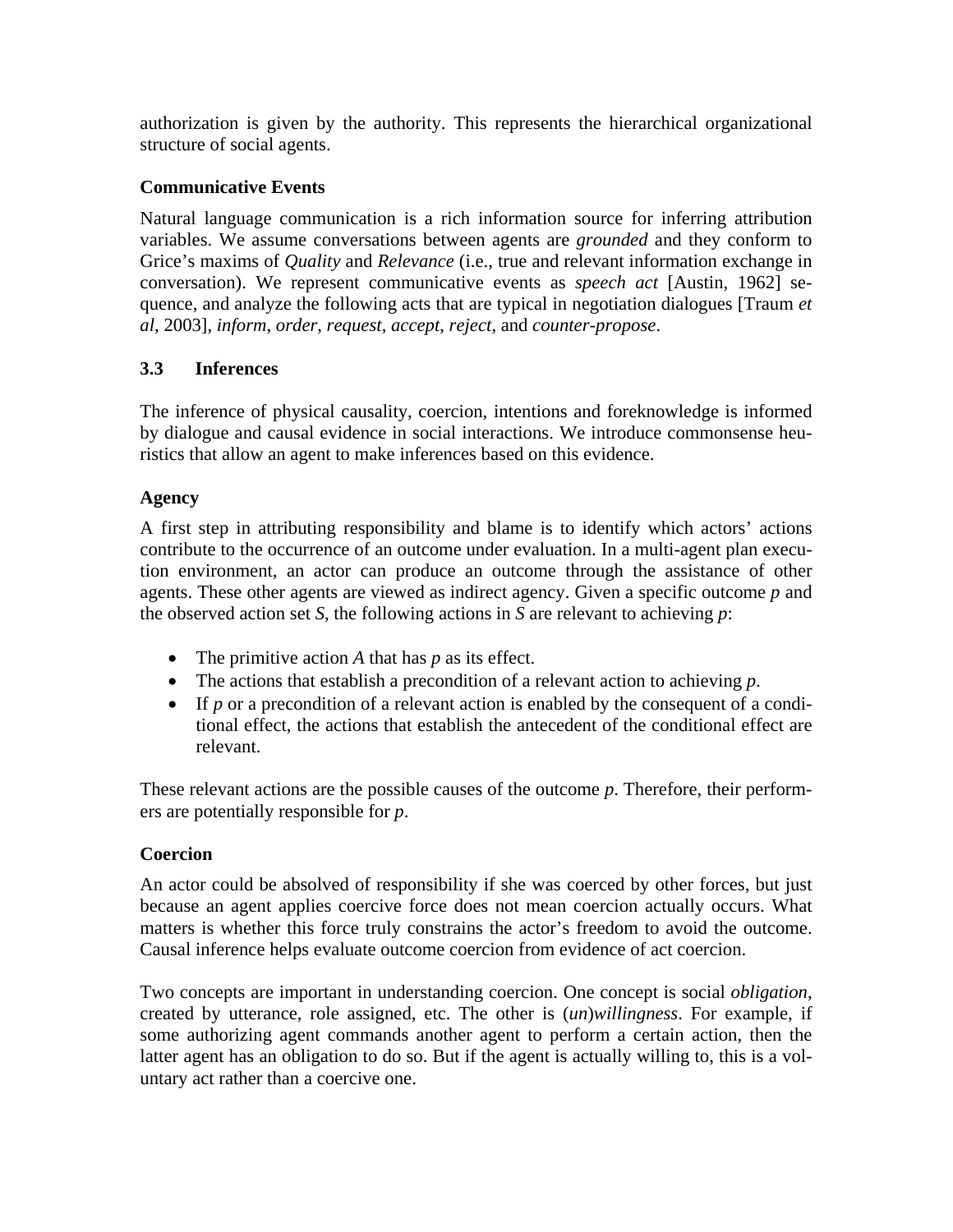If there is no clear evidence that an agent intends beforehand, and the agent accepts her obligation, there is evidence of coercion. In this inference rule, intend $(x, p, t)$  represents that agent *x* intends that proposition *p* at time *t1*, obligation(*x*, *p*, *y*, *t2*) represents that *x* has an obligation *p* by agent *y* at time  $t2$ , accept(*x*, *p*,  $t3$ ) represents that *x* accepts that *p* at time  $t3$ , and coerce(*y*, *x*, *p*,  $t4$ ) represents that *y* coerces *x* that *p* at time  $t4$ .

 $\neg(\exists t I)(tI \leq t3 \land \text{intend}(x, p, tI)) \land \text{obligation}(x, p, y, t2) \land \text{accept}(x, p, t3) \land t2 \leq t3 \leq t4 \Rightarrow$  $cocrec(y, x, p, t4)$ 

In another case, when there is clear evidence of the unwillingness (i.e., intend(*x*, *p*, *t1*) is false), there is *strong* evidence of coercion.

Given the action preconditions are initially true, if an agent is coerced to execute a primitive action, the agent is also coerced to achieve all the action effects. If being coerced to execute an abstract action and the action has only one decomposition, then the agent is also coerced to execute the sub-actions and achieve all the sub-action effects. If the coerced action has multiple decompositions, then the agent has options: only the effects appear in all alternatives are unavoidable, and thus these effects are coerced; Since other effects that only appear in some (but not all) alternatives are avoidable, they are not coerced.

If some agents block other action alternatives (by disabling action preconditions), the only alternative left as well as its effects are coerced. These blocking agents are also viewed as coercers. If a conditional effect is coerced and its antecedent is initially true or enabled by other agents, then its consequent is coerced. These other agents are also viewed as coercers. Otherwise, the consequent is not coerced.

#### **Intentions**

Intentions play a central role in determining the degree of responsibility and blame assignments. Act and outcome intentions can be inferred from conversation communication between agents. For example, an *order* or a *request* shows the speaker's *intent*. The two speech acts have different implications on the social status between the speaker and the hearer. If an order is successfully issued to a subordinate, it creates a social *obligation* for the subordinate to perform the content of the act. The hearer may *accept*, *reject* or *counter-propose*. Various inferences can be made depending on the response of the hearer and the power relationship between the speaker and the hearer. For example, if the hearer counters the order, and proposes another alternative, it can be inferred that both the speaker and the hearer *know* the *alternatives*. It is also believed that the hearer does not *intend* what is ordered, but *want* the alternative. If the speaker has known the alternatives yet still orders one, infer that the speaker *intends* the chosen action but *not* the alternative. The reader may refer to [Mao & Gratch, 2003b] for the complete rules.

intend(*s*, *p*, *t1*) ∧ ¬obligation(*h*, *p*, *s*, *t2*) ∧ accept(*h*, *p*, *t3*) ∧ *t1*<*t3* ∧ *t2*<*t3*<*t4* ⇒ intend $(h, p, t4)$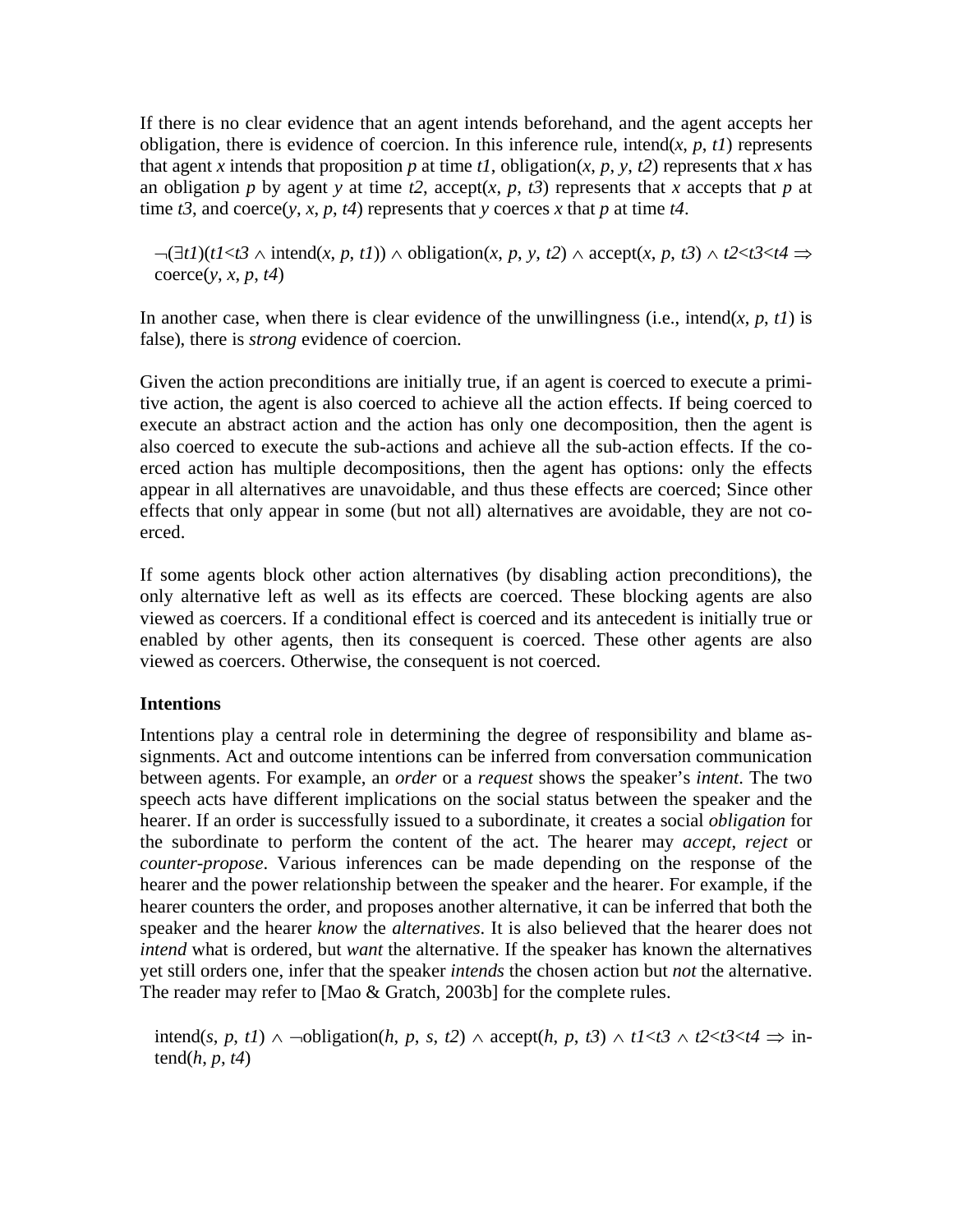Outcome intent can also be partially inferred from evidence of act intentionality. For example, if an agent intends an action voluntarily, the agent must intend at least one action effect. If there is only one action effect (significant to the agent), we can exactly infer which effect the agent intends. As plans provide context in evaluating intention, with association to the goals and reasons of an agent's behavior, in the absence of clear evidence from dialogue inference, we employ a general plan-based algorithm to recognize intentions [Mao & Gratch, 2004b].

## **Foreknowledge**

Since foreknowledge refers to an agent's epistemic state, it is mainly derived from dialogue inference. For example, *inform* gives evidence that the conversants know the content of the act. Besides, intention recognition also helps infer an agent's foreknowledge, as intentions entail foreknowledge (*Axiom 4* in [Mao & Gratch, 2004a]).

## **3.4 Algorithm**

The judgment process begins with some specific outcome that is under evaluation, and the judgment result is based on the inferences of variable values introduced above. The acquired values for agency and coercion contribute to the evaluation of responsible agents. We have developed an algorithm for tracing the responsible agents [Mao  $\&$ Gratch, 2003b]. The algorithm starts with the primitive action that directly causes the evaluated outcome and works up the plan hierarchy. During each loop, it applies inference rules and intention recognition method to reason about attribution variables. If outcome coercion is true, the algorithm proceeds until reaching the root of the plan hierarchy. In the meantime, the application of inference rules and intention recognition algorithm acquires beliefs for foreknowledge and act/outcome intentions, which determine the intensity of responsibility and blame/credit.

## **4. Evaluation and Comparison**

Our *claim* of evaluation is that this model will better predict human judgments of responsibility and blame than other potential approaches. Here, we report the results of an experiment comparing our model and three computational alternatives to human data.

### **4.1 Alternative Models**

It is not uncommon to use physical causality as a substitute for modeling social causality. This was the approach used, for example, in the *MRE* team training system [Rickel *et al*, 2002]. A *simple cause model* always assigns responsibility and blame to the actor whose action directly produces the outcome.

Instead of always picking up the actor, a slightly more sophisticated model can choose the highest authority (if there is one) as the responsible and blameworthy agent. We call such model *simple authority model*.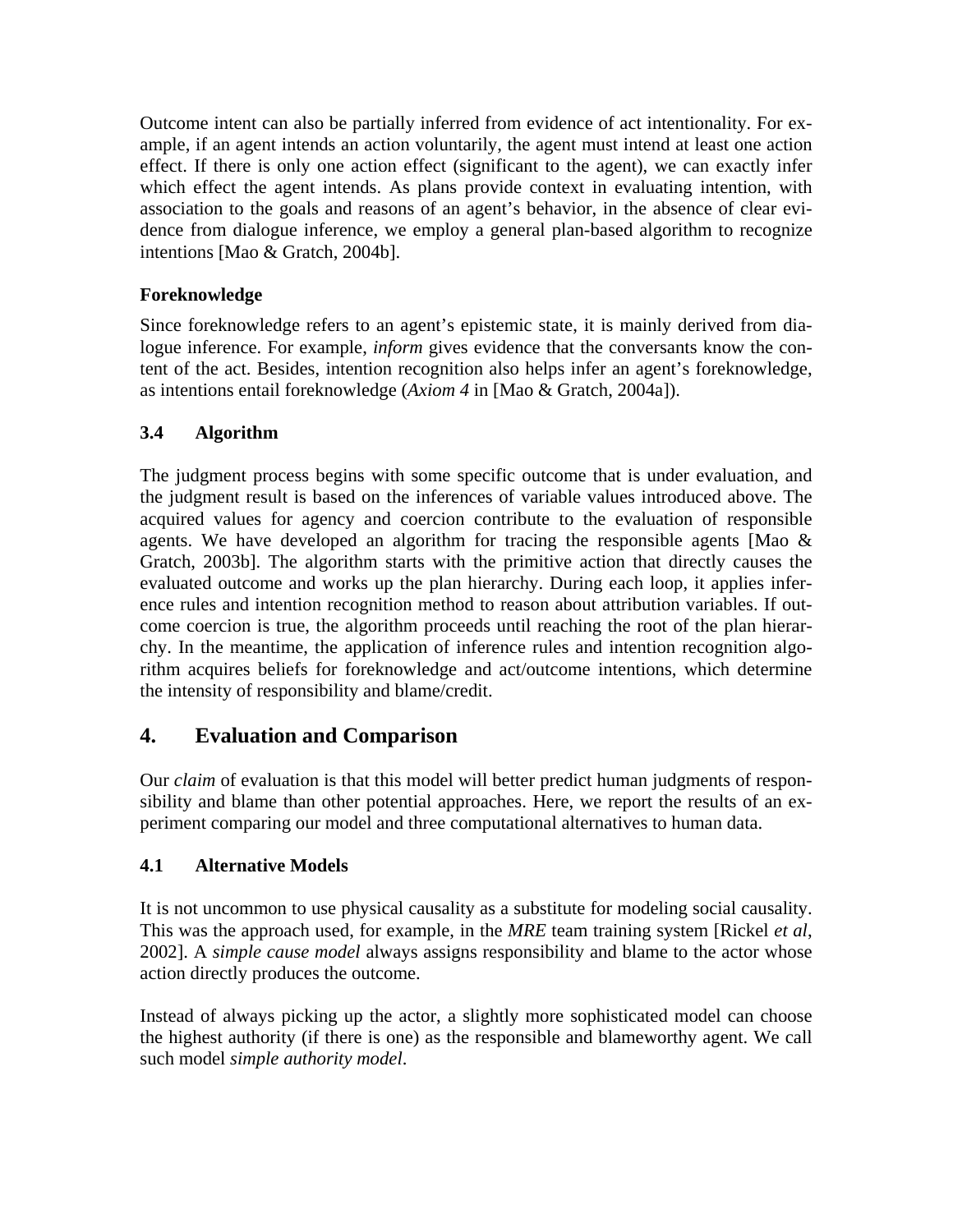Chockler and Halpern [2004] propose a structural-model approach to responsibility and blame (abbreviated to *C&H model* below). They give a definition of responsibility, which extends the definition of causality introduced by Halpern and Pearl [2001]. For example, if a person wins an election 11-0, then each voter who votes for her is a cause for the victory, but each voter is less responsible for the victory than if she had won 6-5. Based on this notion of responsibility, they then defined the degree of blame, using the expected degree of responsibility weighed by the epistemic state of an agent.

## **4.2 Method**

Our model argues that people will view blame differently based on their perception of key variables such as intentions and coercion. Thus a good test is to see how the models perform when such variables are systematically manipulated. We compare attributions of blame by the four models with human judgments using four variants of the "firing squad" scenario in [Chockler & Halpern, 2004].

*Scenario 1* is the original example: There is a ten-man firing squad. Only one marksman has live bullets in his rifle; the rest have blanks. The marksmen do not know who has the live bullets. They shoot at the prisoner and the death occurs. *Scenario 2* extends the example to include an authority - the commander, who orders the squad to shoot. *Scenario 3* further extends the example by presenting a negotiation dialogue between the commander and the marksmen. The marksmen first reject the commander's order. The commander insists and orders again. Finally the squad accepts the order and shoot. In *Scenario 4*, the commander still orders. However, each marksman has freedom to choose either using blanks or live bullets before shooting.

In each scenario, we query 27 subjects (mostly university staffs including graduates, with ages ranging from 20 to 45 and evenly distributed genders) to assess their judgments of responsibility, blame and coercion.

## **4.3 Results**

*Figure 2* shows proportions of the subjects that attribute blame and responsibility to different categories of agents in the scenarios, and corresponding confidence intervals for large population (α=0.05) [Rice, 1994]. For example, in *scenario 1*, 3 subjects blame the marksman with live bullets in his rifle, 19 blames all the marksmen and the rest do not blame any of them. The analysis of the sample data and their confidence intervals show that a small percentage of the population will blame the marksman with live bullets, a significant majority will blame all the marksmen, and a small percentage won't blame any, with 0.95 confidence.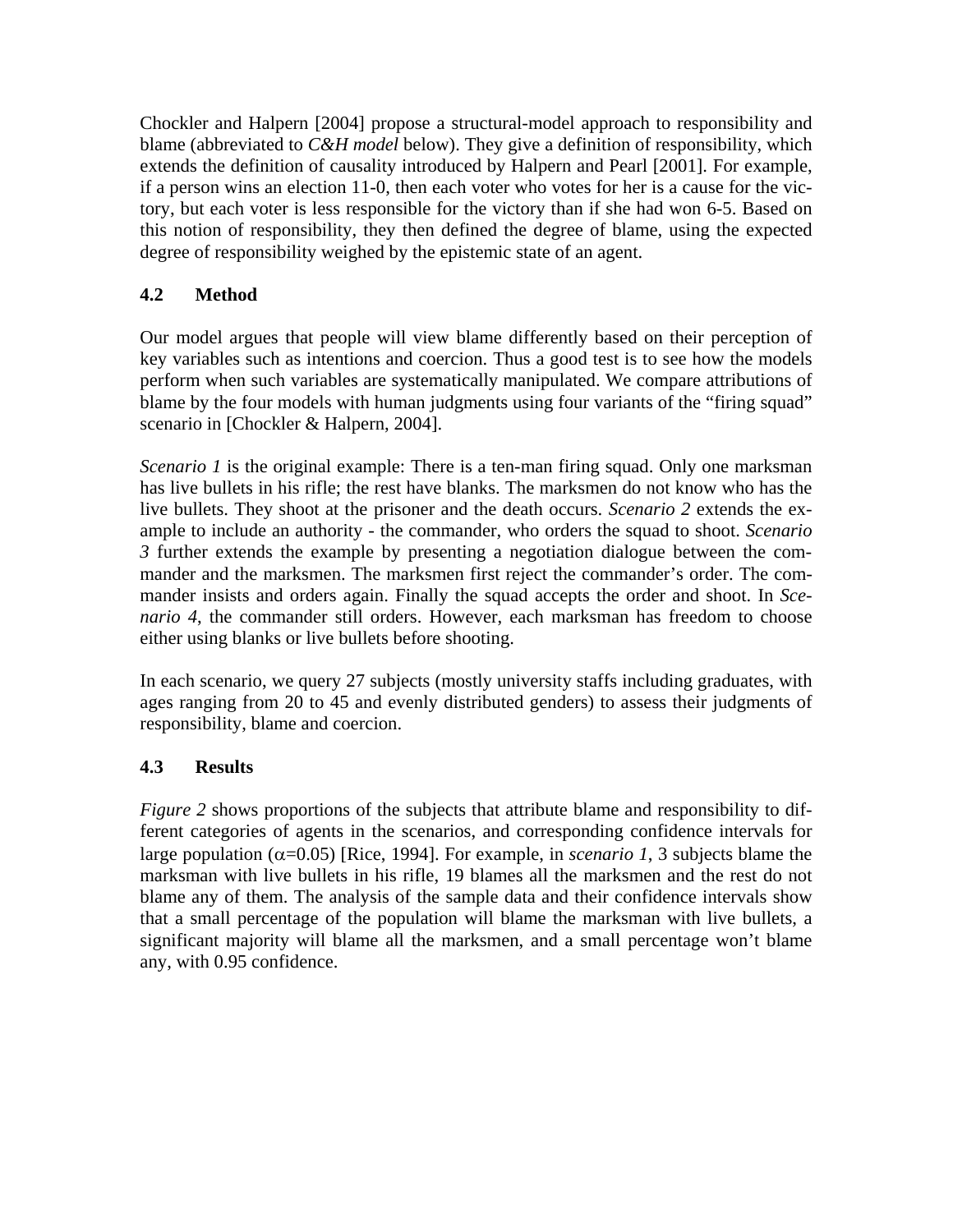

 **Figure 2** Proportions of Population Agreement on Responsibility/Blame in Sample Scenarios

| в<br>⊾<br>А    | <b>Simple Cause</b><br>Model |                  | Simple Authority<br>Model |       | C&H Model                     |       | Social Inference<br>Model |                  | Human<br>Majority                          |
|----------------|------------------------------|------------------|---------------------------|-------|-------------------------------|-------|---------------------------|------------------|--------------------------------------------|
| м<br>E         | <b>Results</b>               | Match            | <b>Results</b>            | Match | <b>Results</b>                | Match | <b>Results</b>            | Match            | Agreement                                  |
| S <sub>1</sub> | with bullets                 | no               | N/A                       | N/A   | all<br>marksmen               | yes   | all<br>marksmen           | yes              | all<br>marksmen                            |
| S <sub>2</sub> | with bullets                 | no               | commander                 | yes   | all<br>marksmen&<br>commander | no    | commander                 | yes              | commander                                  |
| S <sub>3</sub> | with bullets                 | no               | commander                 | yes   | al1<br>marksmen&<br>commander | no    | commander                 | yes              | commander                                  |
| S <sub>4</sub> | with bullets                 | yes<br>(partial) | commander                 | no    | N/A                           | N/A   | with bullets              | yes<br>(partial) | with bullets/<br>w. bullets &<br>commander |

**Table 1** Comparison of Results by Different Models with Human Data

*Table 1* shows the results on blame generated by different models. All the results are compared with the dominant proportions (i.e. majority) of people's agreement (though in *Scenario 4*, there is an overlap between two categories. That's why we note our model as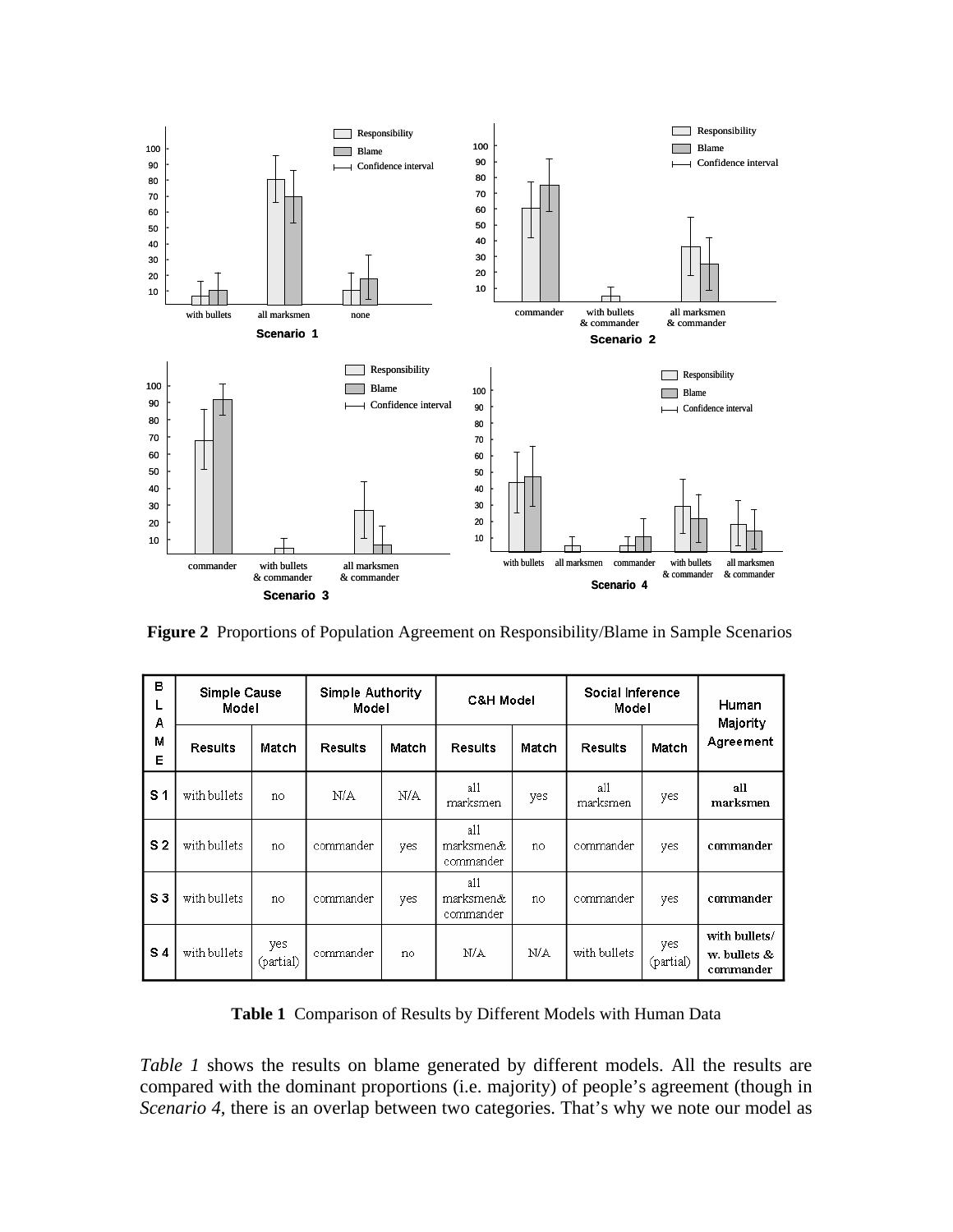a partial match). The simple cause model always chooses physical causality. It only partially matches the human agreement in *Scenario 4*, but is inconsistent with the data in *Scenarios 1-3*. Simple authority model always picks up the highest authority. It matches the human data in *Scenario 2 and 3*, but is inconsistent with the data in other scenarios. In general, simple models are insensitive to the changing situation specified in each scenario.

C&H model matches human judgments only in *Scenario 1*. In the remaining scenarios, its results are incompatible with the data. Like other work in causality research, the underlying causal reasoning in C&H model is based on *philosophical* principles (i.e., counterfactual dependencies). Their extended definition of responsibility accounts better for multiple causes and the extent to which each cause contributes to the occurrence of an outcome. However, the results show that their blame model does not match human data well. These empirical findings generally support our hypothesis.

In the next section, we discuss how our model appraises each scenario and compare our approach with C&H model.

#### **4.4 Comparison and Discussions**

#### **Scenario 1**

Actions and plans are explicitly represented in our approach. In *Scenario 1*, each marksman performs a primitive action, *shooting*. The action has a conditional effect, with the antecedent *live bullets* and the consequent *death*. All marksmen's shooting actions constitute a team plan *squad firing*, with outcome *death*. The team plan is observed executed, and plan outcome occurs. Applying our intention recognition algorithm<sup>1</sup> [Mao & Gratch, 2004b], the marksmen are believed to intend the actions and the only outcome. The marksman with the bullets is the sole cause of the death. This marksman intends the outcome, and thus deserves high degree of responsibility and blame. As other marksmen with blanks also intend the actions and the outcome, and shooting actions are observed executed but the antecedent of the conditional effect is false, their failed attempt can be detected. Therefore, other marksmen are also blameworthy for their attempt (recall that an agent can be blamed/credited for a successfully produced outcome as well as for an unsuccessful attempt).

C&H model judges responsibility according to the actual cause of the event. As the marksman with the bullets is the only cause of the death, this marksman has degree of responsibility 1 for the death and others have degree of responsibility 0. This result is inconsistent with human data. In determining blame, C&H model draws the same conclusion as ours, but their approach is different. They consider each marksman's epistemic state before action performance (corresponding to foreknowledge). There are 10 situations possible, depending on who has the bullets. Each marksman is responsible for one

 $<sup>1</sup>$  Note that our intention recognition algorithm is generally applied to a plan library with multiple plans and sequences</sup> of actions, which is typical in intelligent agent applications. In this oversimplified example, intention recognition becomes trivial.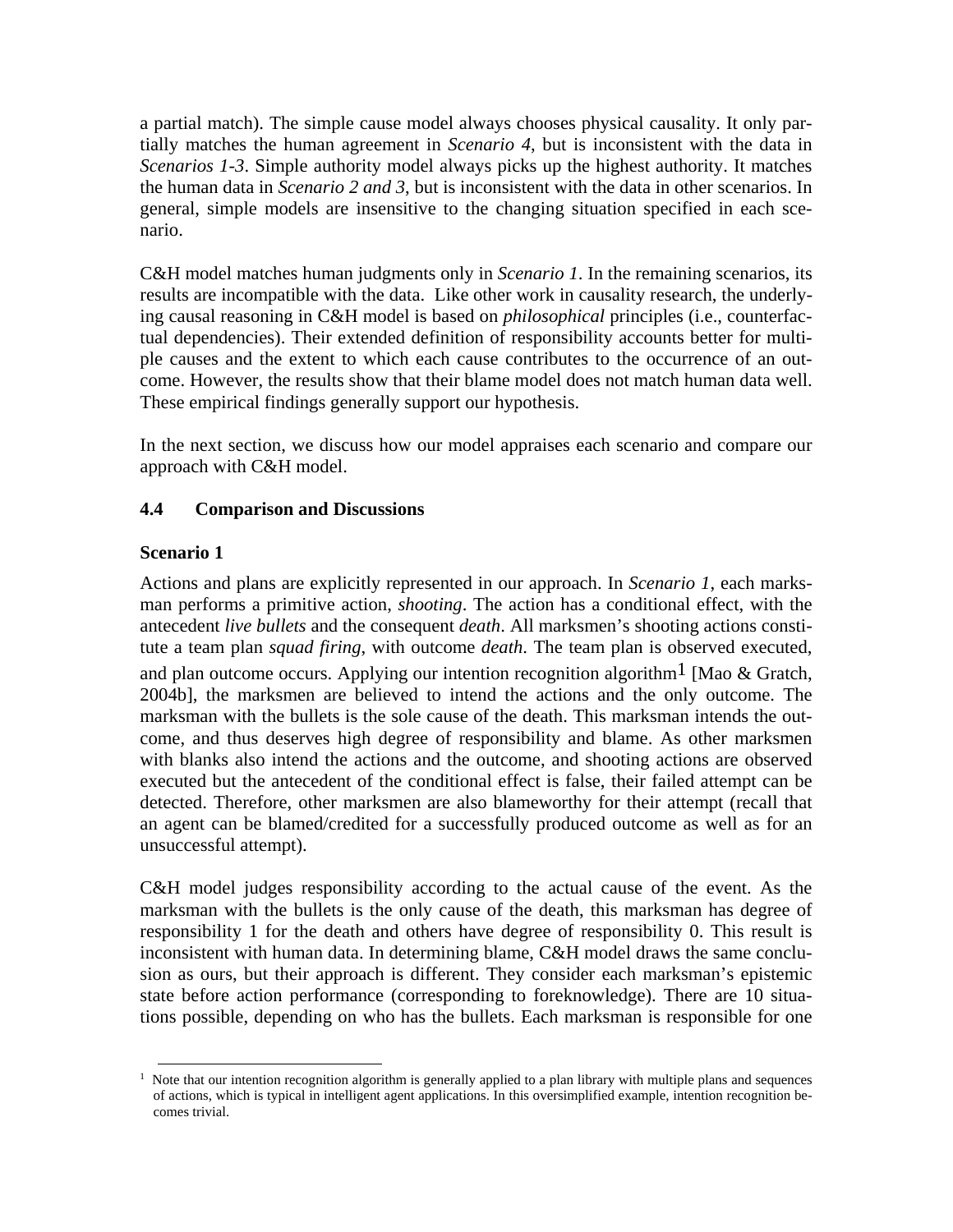situation with degree of responsibility 1. Given that each situation is equally likely to happen (1/10 possibility), each marksman has degree of blame 1/10.

As there is no notion of intention in their model, C&H model uses foreknowledge as the only determinant for blame assignment. This is fine when there is no foreknowledge, as no foreknowledge entails no intention. However, when there is foreknowledge, the blame assigned is high, even if there might be no intentions in the case. For example, if a marksman fires the gun by mistake, without any intention of shooting or attempting the death, in C&H model, still he will be blamed just the same as those who intend.

#### **Scenarios 2 & 3**

In our model, we take different forms of social interactions into account. The inference process reasons about the beliefs from both causal and dialogue evidence. *Figure 3* illustrates the team plan of the squad in *Scenarios 2* and *3*, where a commander acts as an authority of the squad (*AND* denotes that the action has only one decomposition).



**Figure 3** Team Plan of the Squad in Scenarios 2 and 3

The intermediate inference results for *Scenario 2* are given below (*cmd*, *sqd* and *mkn* stand for the commander, the squad and the marksman, respectively. Beliefs are ordered by time).

| $(1)$ intend( <i>cmd</i> , <i>do</i> ( <i>sqd</i> , <i>firing</i> )) | (Act <i>order</i> )                        |
|----------------------------------------------------------------------|--------------------------------------------|
| $(2)$ obligation(sqd, firing, cmd)                                   | (Act order)                                |
| $(3)$ intend( <i>cmd</i> , <i>death</i> )                            | (Rule for <i>intention &amp; Result 1)</i> |
| $(4)$ coerce( <i>cmd</i> , <i>sqd</i> , <i>firing</i> )              | (Act <i>accept</i> & Result 2)             |
| $(5)$ coerce( <i>cmd</i> , <i>mkn</i> , <i>shooting</i> )            | (Rule for <i>coercion</i> )                |
| $(6)$ coerce( <i>cmd</i> , <i>mkn</i> , <i>death</i> )               | (Rule for <i>coercion</i> )                |
|                                                                      |                                            |

So in *Scenario 2*, the marksmen cause/attempt the death due to coercion. The commander is responsible for the death. As the commander intends the outcome, the commander is to blame with high intensity.

*Scenario 3* includes a sequence of negotiation acts. The above beliefs 4-6 thus change to the following: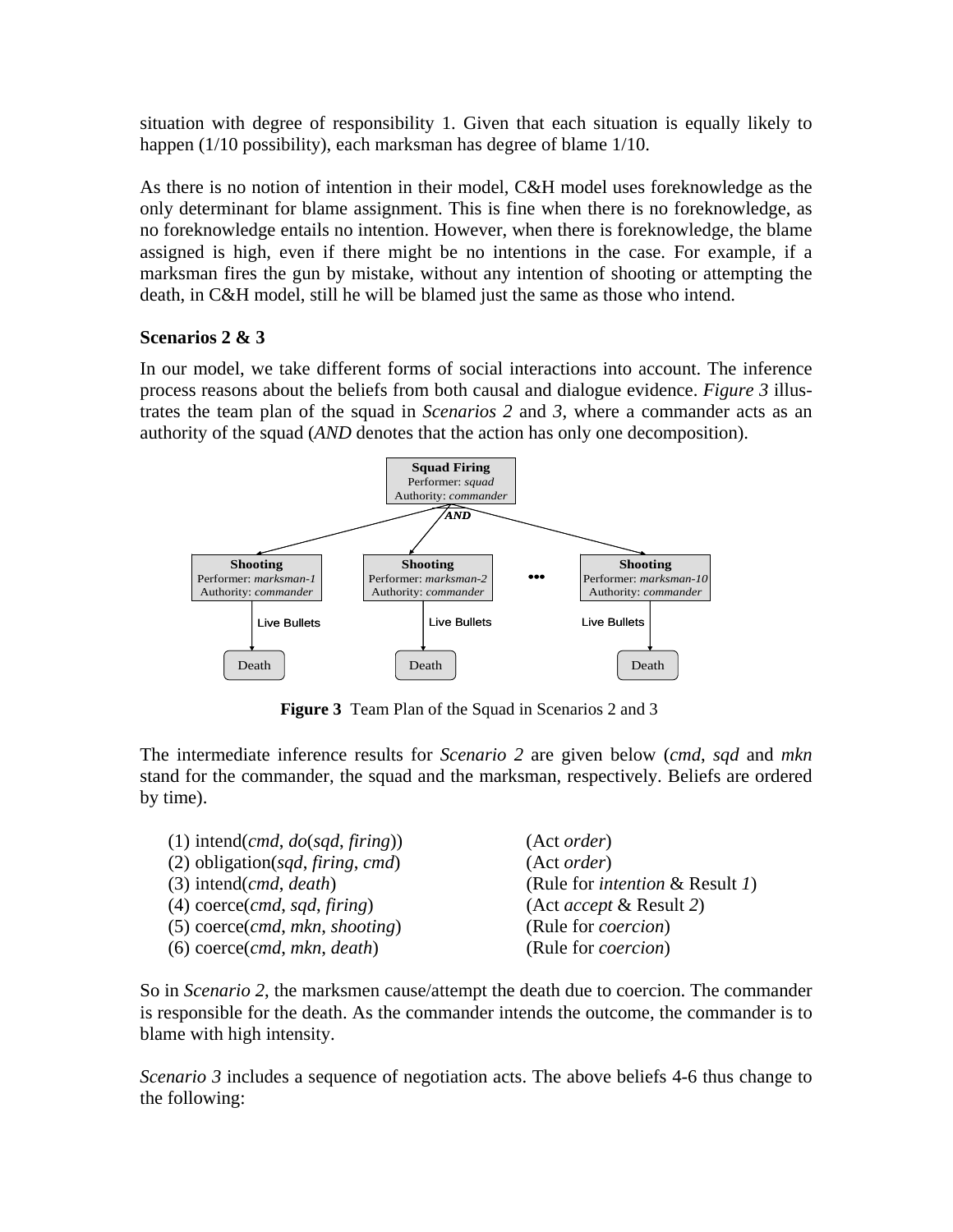| $(4)$ -intend( <i>sqd</i> , <i>firing</i> )               | (Act <i>reject</i> and Resu |
|-----------------------------------------------------------|-----------------------------|
| $(5)$ coerce( <i>cmd</i> , <i>sqd</i> , <i>firing</i> )   | (Act <i>accept</i> and Res  |
| $(6)$ coerce( <i>cmd</i> , <i>mkn</i> , <i>shooting</i> ) | (Rule for <i>coercion</i> ) |
| $(7)$ coerce( <i>cmd</i> , <i>mkn</i> , <i>death</i> )    | (Rule for <i>coercion</i> ) |

(4) ¬intend(*sqd*, *firing*) (Act *reject* and Result *1*) (Act *accept* and Results  $2 \& 4$ ) (6) coerce(*cmd*, *mkn*, *shooting*) (Rule for *coercion*)

Clearly the marksmen do not intend firing. *Scenario 3* shows strong coercion. This is also reflected in the data. More proportions of people regard the commander as responsible and blameworthy in *Scenario 3* than in *Scenario 2*.

C&H model represents all the relevant events in the scenarios as random variables. So if we want to model the communicative acts in *Scenarios 2* and *3*, each act would be a separate variable in their model. This is problematic when conversational dialogue is involved in a scenario. As the approach uses the structural equations to represent the relationships between variables, and each equation in the model must be deterministic, it is difficult to come up with such equations for a dialogue sequence. For example, if we want to model communicative acts in *Scenario 3*, we will have to give deterministic relationship between them (e.g., if the commander orders, the squad will accept). Such strict equations simply do not exist in a natural conversation. If we ignore some communicative acts in between, important information conveyed by these acts will be lost.

Assume marksman-1 is the one with the live bullets. Using C&H approach, the outcome is counterfactually depends on marksman-1's shooting, so marksman-1's shooting is an actual cause of the death. Similarly, the commander's order is also an actual cause of the death. Based on the responsibility definition in C&H model, both the commander and marksman-1 are responsible for the death, and each has degree of responsibility 1. This result is inconsistent with human data. In assigning blame, there are ten situations altogether, and in each situation, the commander has expected responsibility 1, so the commander is to blame with degree 1. The marksmen each has degree of blame 1/10. Thus C&H model appraises that the commander and all marksmen are blameworthy for the outcome. As their model for responsibility and blame is the extension of counterfactual causal reasoning, which has been criticized as far too permissive [Hopkins & Pearl, 2003], the same problem is also reflected in their model of responsibility and blame.

#### **Scenario 4**

Different from the previous scenarios, in *Scenario 4*, the bullets are not initially set before the scenario starts. The marksmen can choose to use either bullets or blanks before shooting. Firing is still the joint action of the squad, but there is no team plan or common goal for the squad. As the commander orders the joint action, act coercion is true. However, based on the rules of inferring outcome coercion from act coercion, the marksmen are not coerced the outcome. So in this case, the commander is not responsible for the outcome, but rather, the marksmen who choose to use bullets and cause the death are responsible and blameworthy. *Figure 2* shows that in *Scenario 4*, people's judgments somehow diffuse. There is an overlap between blaming the marksmen with bullets and blaming both the commander and the marksmen with bullets. Nonetheless, the category our model falls into is clearly better than the rest three.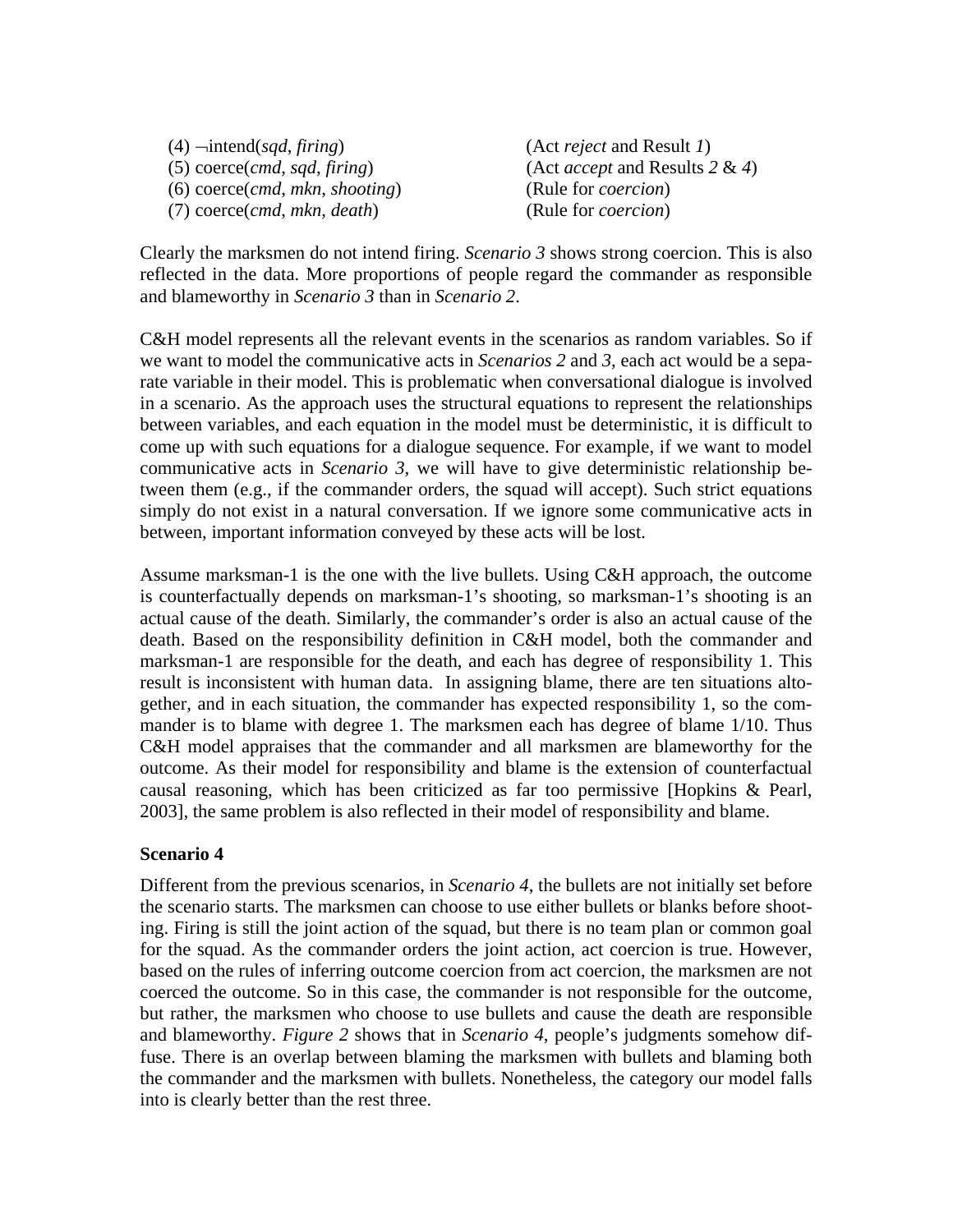C&H model requires all the structural equations to be deterministic. In essence, their model could not handle alternative courses of actions, which inherently have nondeterministic property. One way to compensate for this is to push the nondeterminism into the setting of the context. For example, in *Scenario 4*, they could build a causal model to let the context determine whether the bullets are live or blank for each marksman, and then have a probability distribution over contexts. After that, they can compute the probability of an actual cause. However, since these contexts are only background variables, their probabilities could not actually impact the reasoning process per se.

# **5. Summary**

Intelligent virtual agents are typically embedded in a social environment and must reason about social cause and effect. Social causal reasoning is qualitatively different from physical causal reasoning that underlies most current intelligent systems. In this report, we review a general computational model of social causality and responsibility. Our approach bases on the broad features people use in behavior judgment, including physical cause, intentions, foreknowledge and coercion. We present how our model reasons about beliefs about attribution variables for the judgment process, and empirically evaluate and compare the model with several other approaches.

The initial results show that our model better predicts human judgment of blame and responsibility than other potential approaches. Our future work needs to further refine the model and conduct more experiments to systematically evaluate the capabilities of the model.

# **Acknowledgements**

The project or effort described here has been sponsored by the U.S. Army Research, Development, and Engineering Command (RDECOM). We would like to thank Joseph Halpern and Andrew Gordon for the helpful discussions. Statements and opinions expressed do not necessarily reflect the position or the policy of the United States Government, and no official endorsement should be inferred.

# **References**

J. Austin. *How to Do Things with Words*. Harvard University Press, 1962.

J. Blythe. Decision-Theoretic Planning. *AI Magazine*, 20(2):37-54, 1999.

H. Chockler and J. Y. Halpern. Responsibility and Blame: A Structural-Model Approach. *Journal of Artificial Intelligence Research*, 22:93-115, 2004.

J. Gratch and S. Marsella. A Domain-Independent Framework for Modeling Emotion. *Journal of Cognitive Systems Research*, 5(4):269-306, 2004.